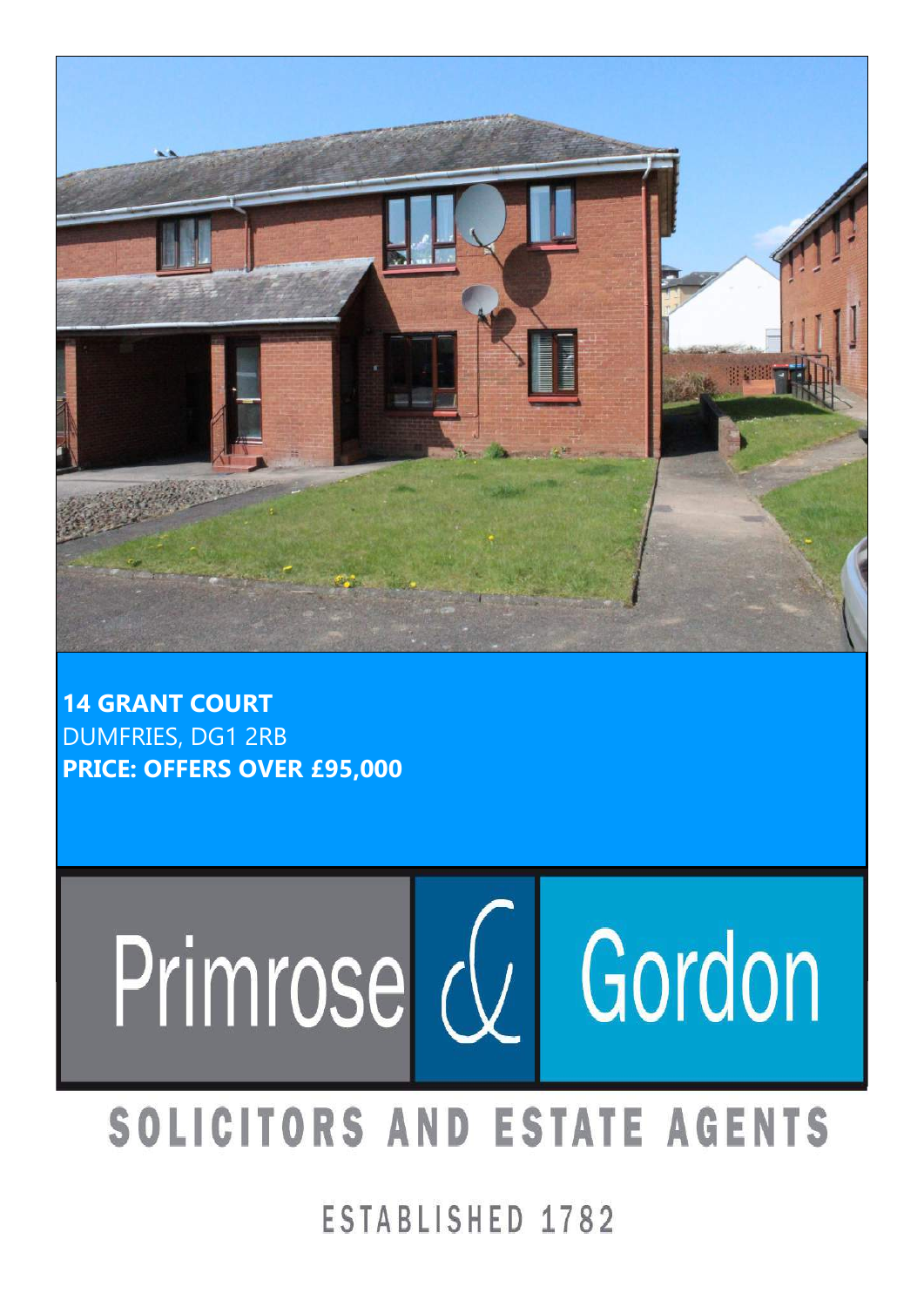

# Room dimensions (all approx.):

| Entrance vestibule | $4'05''$ x $3'06''$ (1.35m X 1.007m)  |                                      |
|--------------------|---------------------------------------|--------------------------------------|
| Living Room        | $14'11''$ x $11'10''$ (4.58m x 3.61m) | Home Report—www.packdetails.com      |
| Kitchen            | $7'06''$ x 13'04" (2.29m x 4.07m)     | <b>REF: HR706204</b>                 |
| Bedroom 1          | $9'00''$ x 11'08" (2.74m x 3.54m)     | $EPC = E$                            |
| Bedroom 2          | $8'00''$ x 11'02" (3.43m x 2.45m)     |                                      |
| <b>Bathroom</b>    | $7'04''$ x 6'00" (2.52m x 1.83m)      | Viewings are strictly by appointment |

only by telephoning the selling agents on 01387 267316. These will be carried out in line with current Covid-19 regulations.

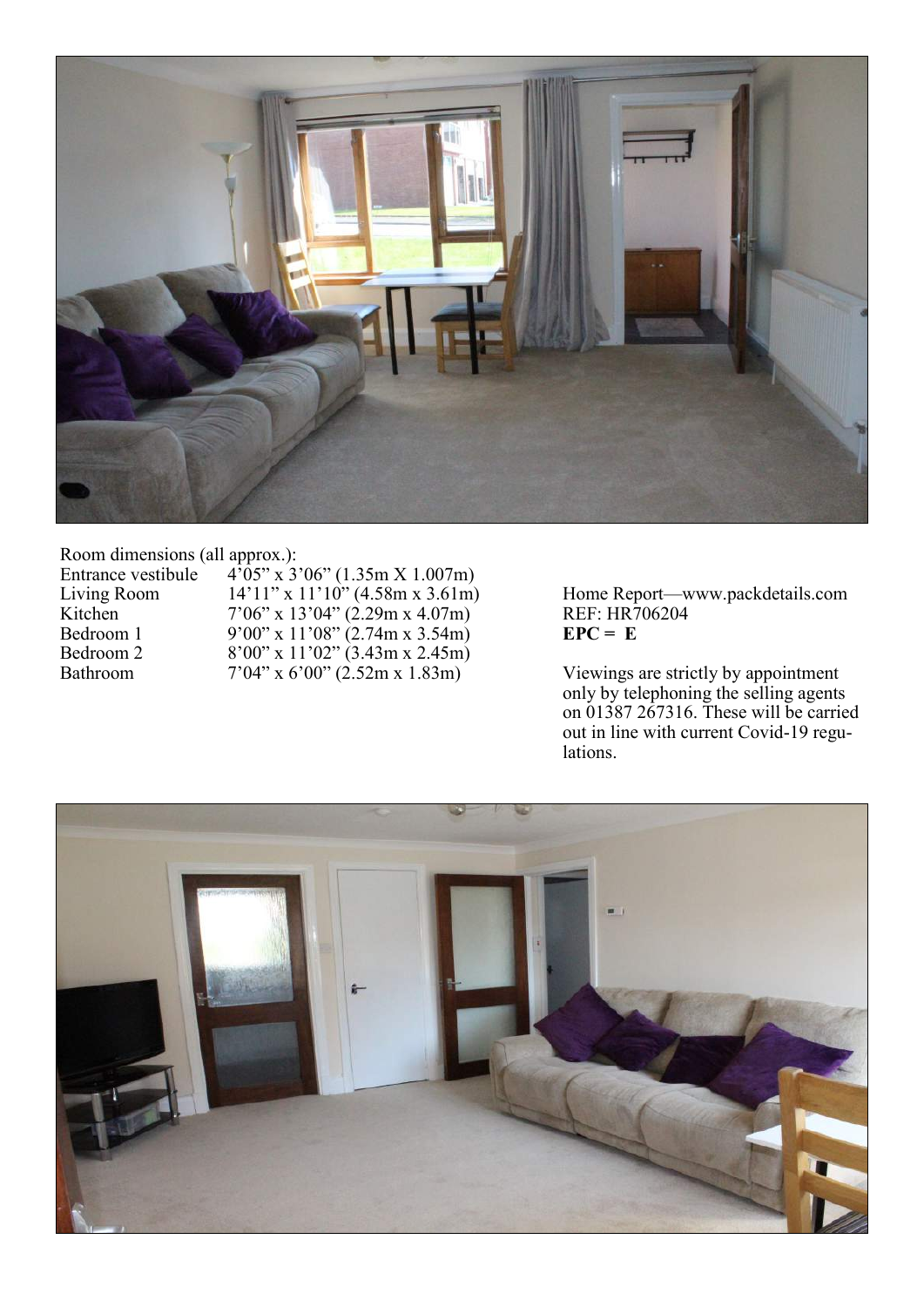Bright and spacious ground floor flat, situated in a highly desirable, tranquil residential area set near to the River Nith and Dock Park. Surrounded by communal gardens, with designated parking space, the property is within walking distance of Dumfries town centre and offers very easy access to the University, Kingholm Quay, St Michael's Primary School and St Joseph's Secondary School. The property has a newly fitted kitchen ,bathroom, central heating system and new carpets. Double glazing and electric central heating throughout.

The accommodation comprises: private entrance vestibule, cupboard housing electrics and shelf. Bright living room with windows to front, newly fitted carpet and built-in cupboard with shelves. Newly fitted modern kitchen with wall and base units, marble-effect worktops, part tiled, sink with right hand drainer, space for cooker, tumble dryer, fridge and freezer and plumbed for washing machine, built-in cupboard housing boiler. Hallway with doors to bathroom and both bedrooms. Good size double bedroom with window to the front and built-in double wardrobe with mirrored doors. Second bedroom is also a double and overlooks the rear of the property, both bedrooms have newly fitted carpets. Newly fitted modern bathroom with W.C., vanity unit with washhand basin with mixer tap and bath with Mira sport shower, fully tiled. Outside there is a designated parking space to the rear and shared drying area with clothes whirly, the front is laid to lawn.



#### **SERVICES**

Mains water, electricity and drainage.

### **OFFERS**

Must be made in standard written Scottish Legal form to the Selling Agents. Prospective purchasers are strongly advised to register their interest in writing please with the Selling Agents Messrs. Primrose & Gordon so as to be notified of any Closing Date that may be fixed.

#### CONSUMER PROTECTION FROM UNFAIR TRADING REGULATIONS 2008:-

These particulars have been carefully prepared and are believed to be accurate but they are not guaranteed and prospective purchasers will be deemed to have satisfied themselves on all aspects of the property when they make an offer. We the Selling Agents, have not tested any services or items included in the sale (electrical, solid fuel, water, drainage or otherwise) and make no representation, express or implied, as to their condition. All measurements are approximate and for guidance only. Photographs are purely illustrative and not indicative of (a) the extent of the property or (b) what is included in the sale. Measurements have been taken by a laser distance meter.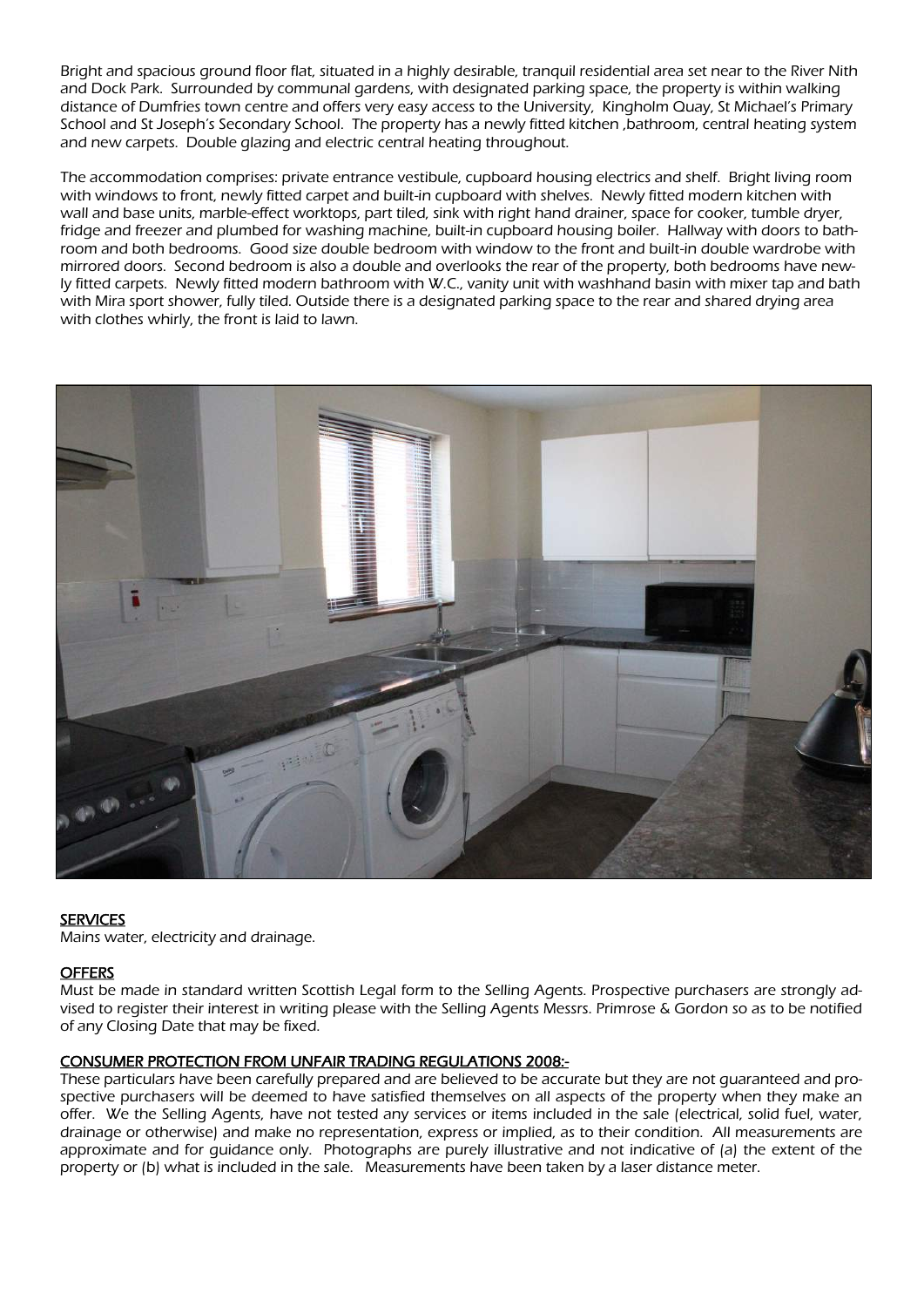



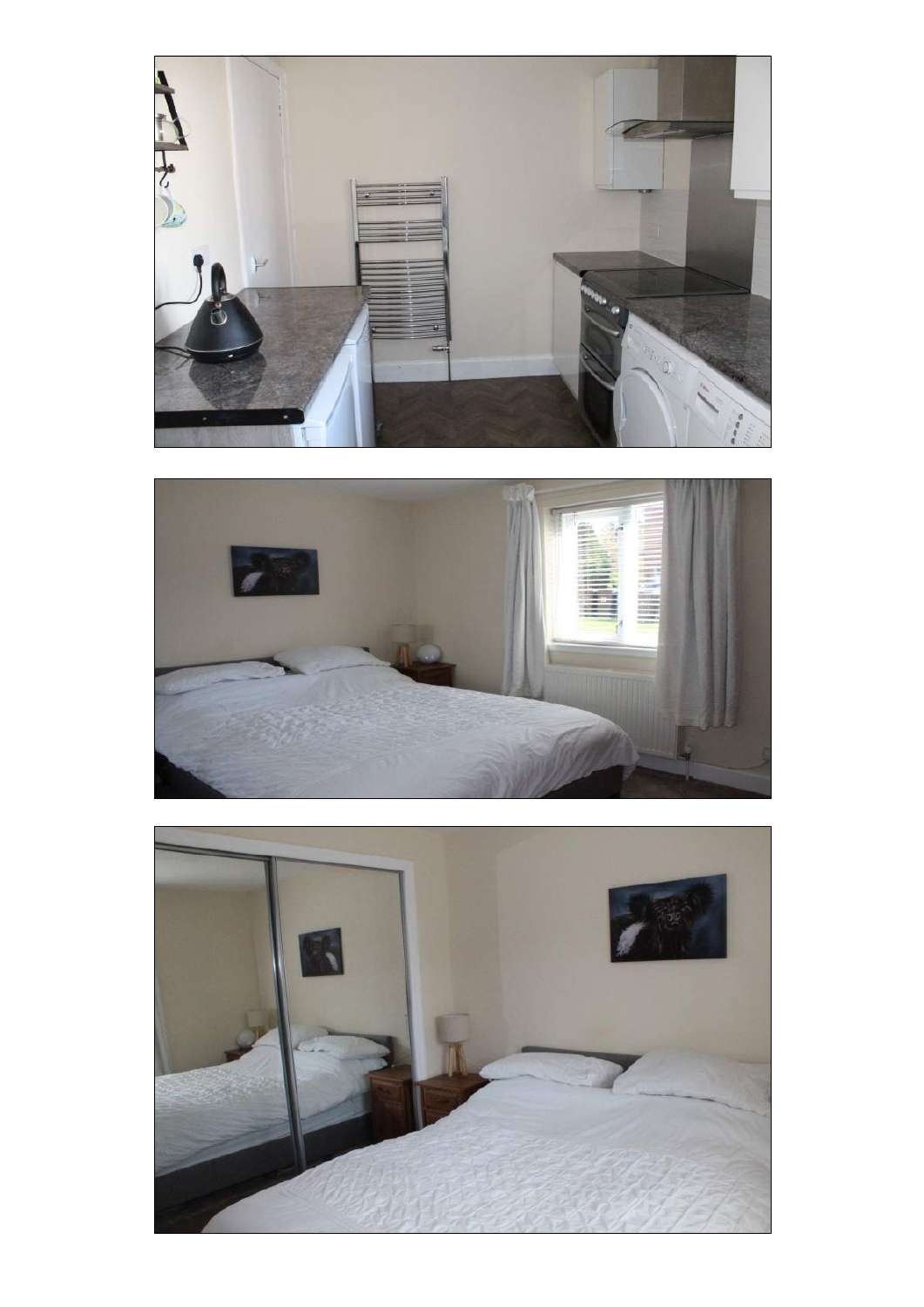